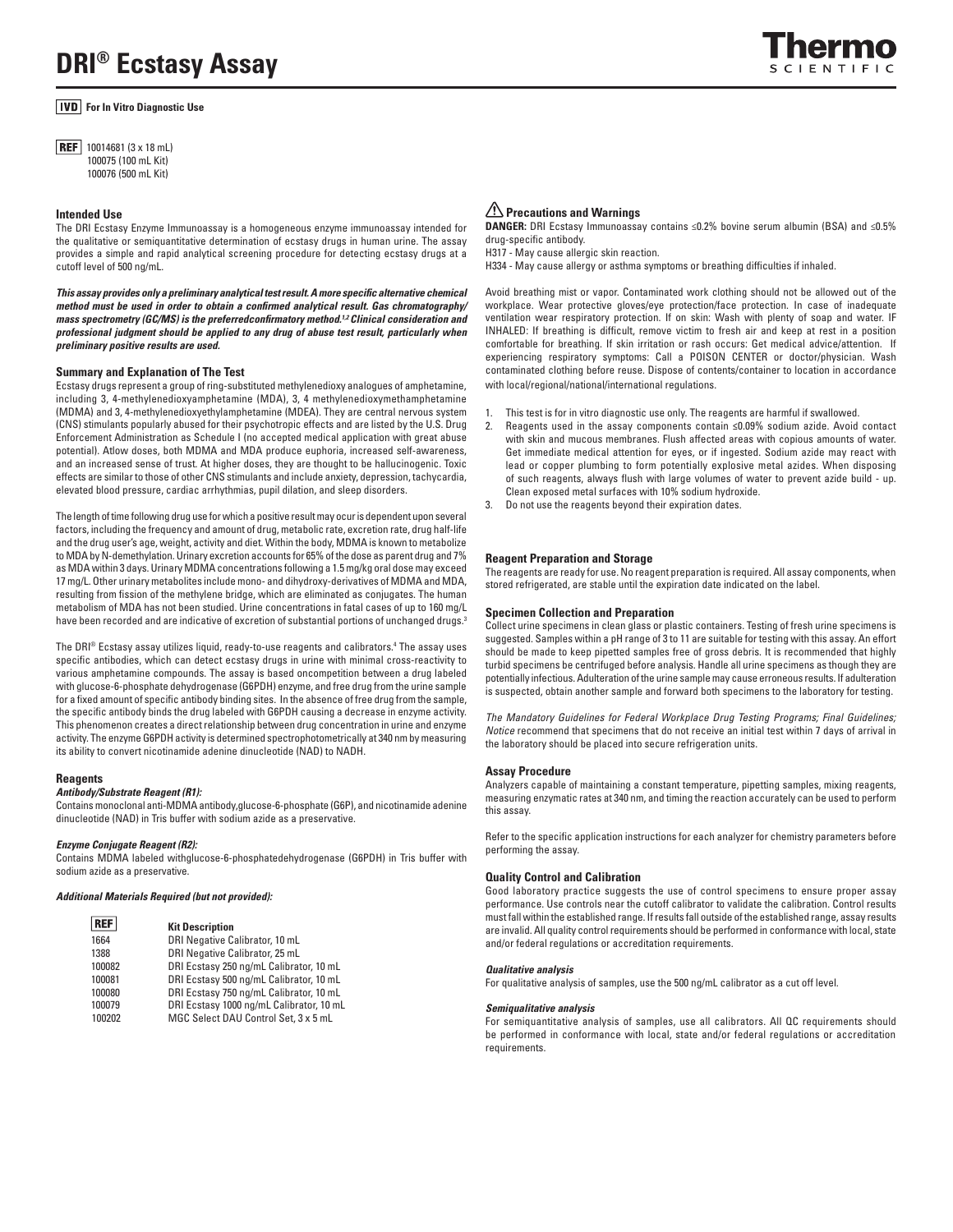# **Results and Expected Values**

# *Qualitative results*

The 500 ng/mL calibrator is used as a Cutoff reference for distinguishing "positive" from "negative" samples. A sample that exhibits a change in absorbance value (∆A) equal to or greater than that obtained with cutoff calibrator is considered positive. A sample, which exhibits a change in absorbance value (∆A) lower than that obtained with the cutoff calibrator, is considered negative.

## *Semiquantitative results*

A rough estimate of drug concentration in the samples can be obtained by running a standard curve with all calibrators and quantitating samples off the standard curve. Refer to instrument parameter sheets for analyzer specific protocols.

### **Limitations**

- 1. A positive result from this assay indicates only the presence of Ecstasy and does not necessarily correlate with the extent of physiological and psychological effects.
- 2. A positive result by this assay should be confirmed by another non-immunological method such as GC/MS.
- 3. The test is designed for use with human urine only.
- 4. It is possible that other substances and/or factors, other than those investigated in the specificity study, may interfere with the test and cause false results e.g., technical, procedural issues or other Ecstasy-like compounds.

# **Typical Performance Characteristics**

Performance results obtained on the Hitachi 717 analyzer are shown below.5 The results obtained in your laboratory may differ from these data.

#### *Precision*

Negative control, positive control and cutoff calibrator were tested using a modified NCCLS protocol. The test was run in rate mode by testing all three levels in replicates of 6, twice per day for 10 days.

# **Hitachi 717 Qualitative (mA/min)**

| Using the 120 ng/mL      | <b>Within-run Precision</b> |        | <b>Total Precision</b>  |        |
|--------------------------|-----------------------------|--------|-------------------------|--------|
| cutoff calibrator        | $Mean + SD$<br>(mA/min)     | $%$ CV | $Mean + SD$<br>(mA/min) | $%$ CV |
| Low Control (375 ng/mL)  | $254 + 2.3$                 | 0.9    | $254 + 7.0$             | 2.8    |
| Cutoff (500 ng/mL)       | $332 + 3.4$                 | 1.0    | $332 + 8.9$             | 2.7    |
| High Control (625 ng/mL) | $395 + 3.8$                 | 1.0    | $395 + 7.2$             | 1.8    |

# **Hitachi 717 Semi-quantitative (ng/mL)**

| Using the 120 ng/mL      | <b>Within-run Precision</b> |        | <b>Total Precision</b> |        |
|--------------------------|-----------------------------|--------|------------------------|--------|
| cutoff calibrator        | $Mean + SD$<br>(nq/mL)      | $%$ CV | $Mean + SD$<br>(nq/mL) | $%$ CV |
| Low Control (375 ng/mL)  | $359 + 5.7$                 | 1.6    | $359 + 9.1$            | 2.5    |
| Cutoff (500 ng/mL)       | $500 + 6.9$                 | 1.4    | $500 + 10.7$           | 2.1    |
| High Control (625 ng/mL) | $630 + 9.5$                 | 1.5    | $630 + 2.1$            | 2.2    |

### *Accuracy*

A total of ninety-two Ecstasy positive and eighteen Ecstasy negative clinical samples were tested with DRI Ecstasy Assay and compared to GC/MS. 100% agreement was obtained between the two methods. An additional forty previously screened negative samples also tested negative by DRI Ecstasy assay. The performance of DRI Ecstasy Assay compared to GC/MS is presented below.



Of the one hundred and ten total clinical samples confirmed by GC/MS, ten were between 375 ng/mL and 500 ng/mL (-25% of cut-off concentration) and ten samples were between 500 ng/mL and 625 ng/mL (+25% of cut-off concentration). Both positive and negative sample agreement was 100%.

### *Specificity*

The specificity of the assay was evaluated by testing structurally related compounds and structurally unrelated but commonly used drugs.

Concentrations of compounds that produce a positive result approximately equivalent to 500 ng/mL MDMA cutoff are listed below. The percent cross-reactivities are also presented.

### *Structurally related compounds:*

| <b>Compound</b>                    | <b>Concentration (ng/mL)</b> | % Cross Reactivity |
|------------------------------------|------------------------------|--------------------|
| <b>MDA</b>                         | 900                          | 56                 |
| MDEA                               | 600                          | 83                 |
| <b>MBDB</b>                        | 2000                         | 25                 |
| <b>BDB</b>                         | 1500                         | 33                 |
| para-Methoxyamphetamine (PMA)      | 4700                         | 11                 |
| para-Methoxymethamphetamine (PMMA) | 1700                         | 29                 |

Concentrations of compounds that produce a negative result below 500 ng/mL MDMA cutoff are listed below. The percent cross-reactivities are also presented.

#### *Structurally related compounds:*

| Compound                | <b>Concentration (ng/mL)</b> | % Cross Reactivity |
|-------------------------|------------------------------|--------------------|
| d-Amphetamine           | 600,000                      | 0.1                |
| I-Amphetamine           | 90,000                       | 0.6                |
| d,l-Amphetamine         | 180,000                      | 0.3                |
| I-Ephedrine             | 800,000                      | 0.1                |
| d-Methamphetamine       | 600,000                      | 0.1                |
| I-Methamphetamine       | 62,000                       | 0.8                |
| d,l-Methamphetamine     | 100,000                      | 0.5                |
| Phentermine             | 220,000                      | 0.2                |
| d,I-Phenylpropanolamine | 800,000                      | 0.1                |
| d-Pseudoephedrine       | 1,000,000                    | 0.1                |

% cross reactivity =  $\frac{\text{cutoff cone.}}{\text{cutoff cone}}$  x 100 observed conc.